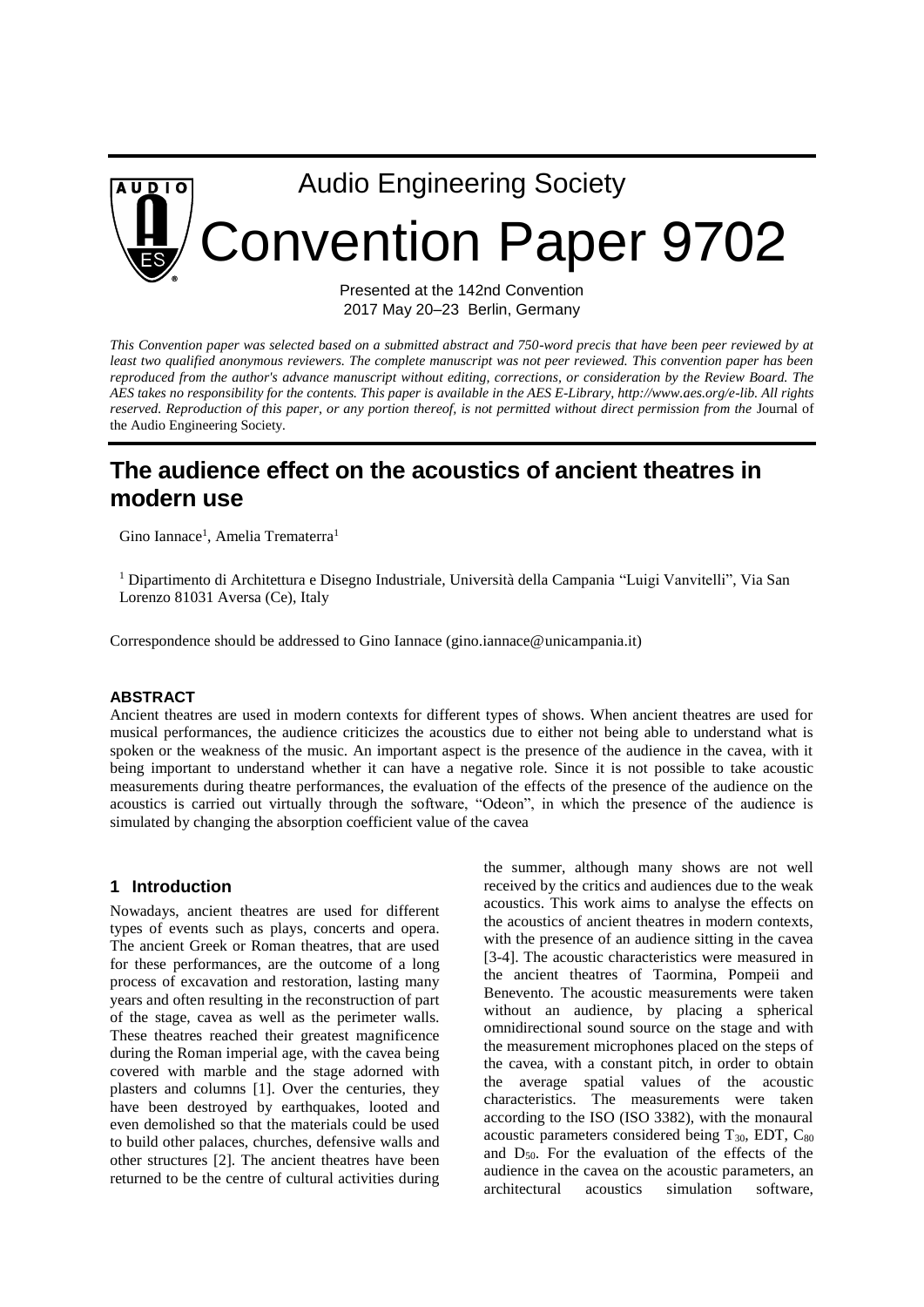"Odeon", was used since it was not possible to take any acoustic measurements during the theatre performances due to the presence of an audience. The software adopts a 3D model of the theatre to be analysed and returns the desired acoustic parameters. The first phase is the calibration procedure. This procedure uses the average value of the  $T_{30}$ measured as the referring acoustic parameter and assigns the values of the absorption coefficient to the virtual surfaces of the model. The values of the  $T_{30}$ calculated (obtained processing the software "Odeon") therefore coincide with the values of the T<sup>30</sup> measured. Finally, for the evaluation of the presence of the audience on the acoustic parameters, the values of the absorption coefficient of the audience found in current literature are replaced with the values of the absorption coefficient of the reflective cavea [5-7]. The theatres studied are the Greek-Roman theatre of Taormina, the Greek-Roman theatre of Pompeii and the Roman theatre of Benevento. All three theatres are in the South of Italy. For There are no fully comprehensive studies on the theatre of Taormina. It was built at the end of the third century B.C., with the cavea resting on the hill. The diameter of the cavea is about 110 m, the orchestra pit with an elongated U-shaped plant has a diameter of 35 m, the stage building is 70 m long and 20 m wide. The theatre has undergone renovation and expansion work, with the construction of a summa cavea and stage building connected to the cavea. In the 2nd century B.C., it was transformed into an arena for gladiator shows. Today, the cavea has been partly rebuilt with terracotta bricks. The theatre is used for different types of shows: opera, drama, dance as well as symphonic, jazz and pop concerts. The maximum capacity is about 4,500 spectators. Figure 1.A shows a view of the Greek-Roman theatre of Taormina, while Figure 1.B shows the virtual model created by the architectural acoustics software "Odeon". The theatre of Pompeii was built around the 2nd century B.C. and in part rests on the slope of a hill; its cavea has a diameter of 58 m (divided into ima and summa cavea) and an elongated "U" shaped orchestra pit, with a diameter of 11 m [8]. The stage is 30 m wide and 10 m wide, with a pulpit of 1.0 m high. It was remade for a second time in the Augustan age. The cavea was divided into 3 parts with the stage

building with marble and the realization of the summa cavea and the stage that was united to the cavea, creating a closed sideways building. After the earthquake of 62 A.D. it underwent further restoration work which involved the building stage [9]. The theatre was buried in 79 A.D. by the eruption of the Vesuvius and was unearthed in 1739. In recent decades, the theatre has been used for various events and shows. Since the cavea was made of grass and hard court, some wooden planks were placed on metal supports fixed to the cavea covered with earth and grass so as to allow to the audience to watch the performances until 2009. The theatre has recently been substantially renovated, which was completed in 2010 and affected the whole cavea, that was covered in squared tuff blocks, steps with a height of 0.40 m and depth of 0.70 m; with a maximum capacity of about 1,800 spectators. The theatre is currently used during the summer. Figure 2.A shows a view of the Greek-Roman theatre of Pompeii, while Figure 2.B shows the virtual model created by the architectural acoustics software Odeon.



Figure 1. (A) View of the Greek-Roman theatre of Taormina.

The theatre of Benevento was built in the imperial age, during the Trajanic period, inaugurated in 126 A.D. and enlarged by Caracalla between 200 and 210 A.D.. It could originally contain over 10,000 spectators, with a semi-circular orchestra pit of 30 m in diameter, a cavea of 98 m in diameter (divided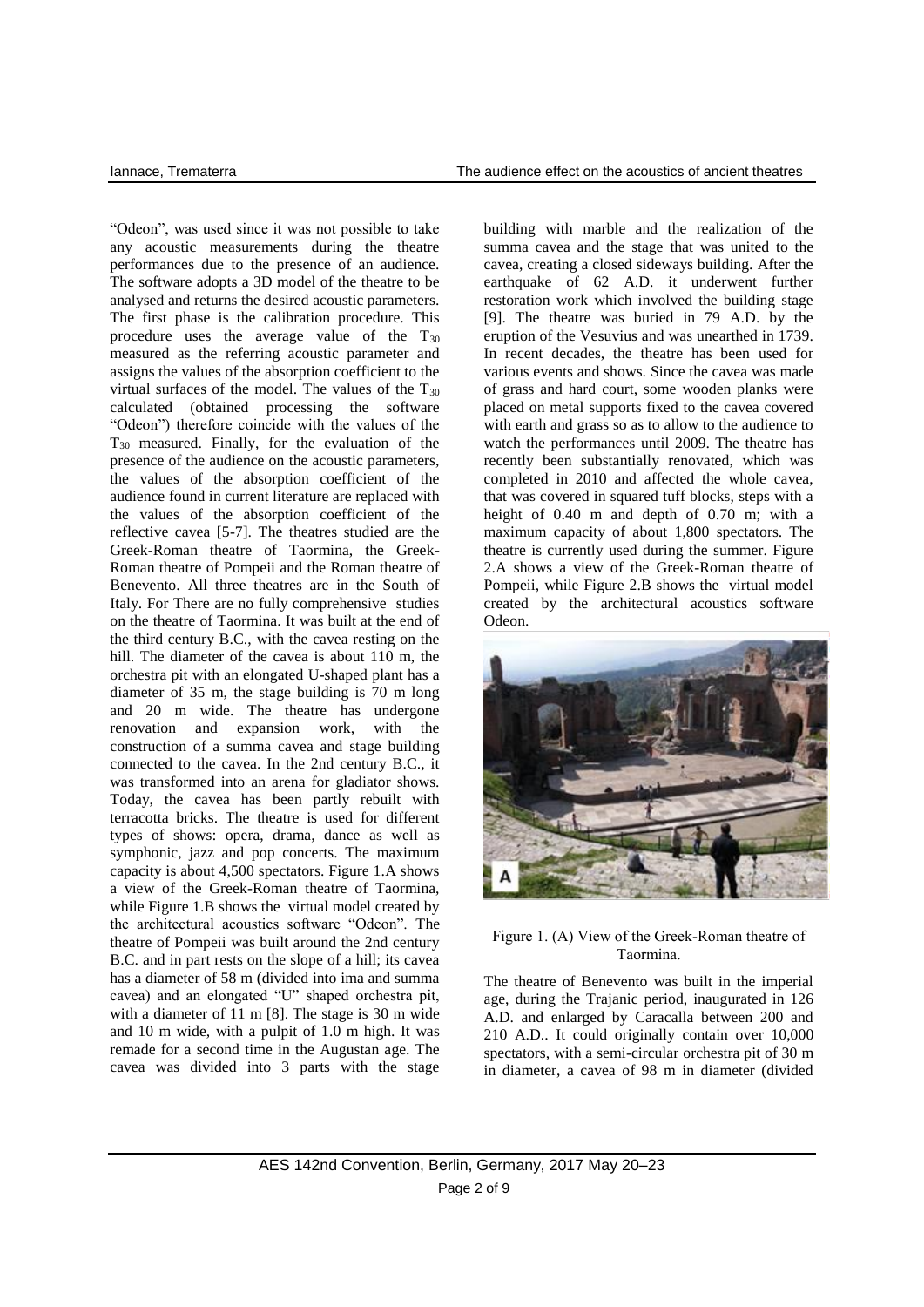into ima and summa cavea), a stage 44.2 m long, 3.5 m wide and about 1.50 m above the orchestra pit. The theatre was abandoned after the barbaric invasion. The materials were used to build the city walls as well as decorate churches and palaces. Over the centuries, some houses were built in the cavea and then demolished in 1930 so as to rebuild the cavea and a part of the columns of the stage building. Only the church (Santa Maria della Verità) built in 17th century, over a part of the cavea, has survived.



Figure 1. (B) Virtual model in Odeon



Figure 2. (A) View of the Greek-Roman theatre of Pompeii.

The ima cavea was rebuilt with terracotta bricks, while the summa cavea was only partially rebuilt and cannot be accessed by the audience. The theatre began to be used for events in the 1950s. Fifteen steps, with a height of 0.40 m and depth of 0.70 m [10] remain of the Roman theatre. The theatre is used for different types of shows: opera, drama, dance as well as symphonic, jazz and pop concerts. During the annual national cultural meeting "*Benevento città spettacolo*", the theatre becomes the centre of the most important performances including comedy, drama and musical shows, with the maximum capacity of about 1,800 spectators. Figure 3.A shows a view of the Roman theatre of Benevento, while Figure 3.B shows the virtual model created by the architectural acoustics software Odeon



Figure 2. (B) Virtual model in Odeon

#### **2 Acoustic measurements**

The acoustic characteristics were measured on site by placing an omnidirectional sound source on the stage (actor's position). The sound source used to carry out the acoustic measurements consisted of a dodecahedron loudspeaker, Peeker Sound JA12 (Peeker Sound Corporation, Reggio Emilia, Italy) a power amplifier KT 150. MLS signals of order 16 with a length of 5 seconds were generated by a 01 dB Symphonie system. The impulse responses were detected by a microphone type GRAS 40 AR ½". The sound source height from the floor was 1.60 meters; the microphone height was 1.0 meter. The theatres were empty.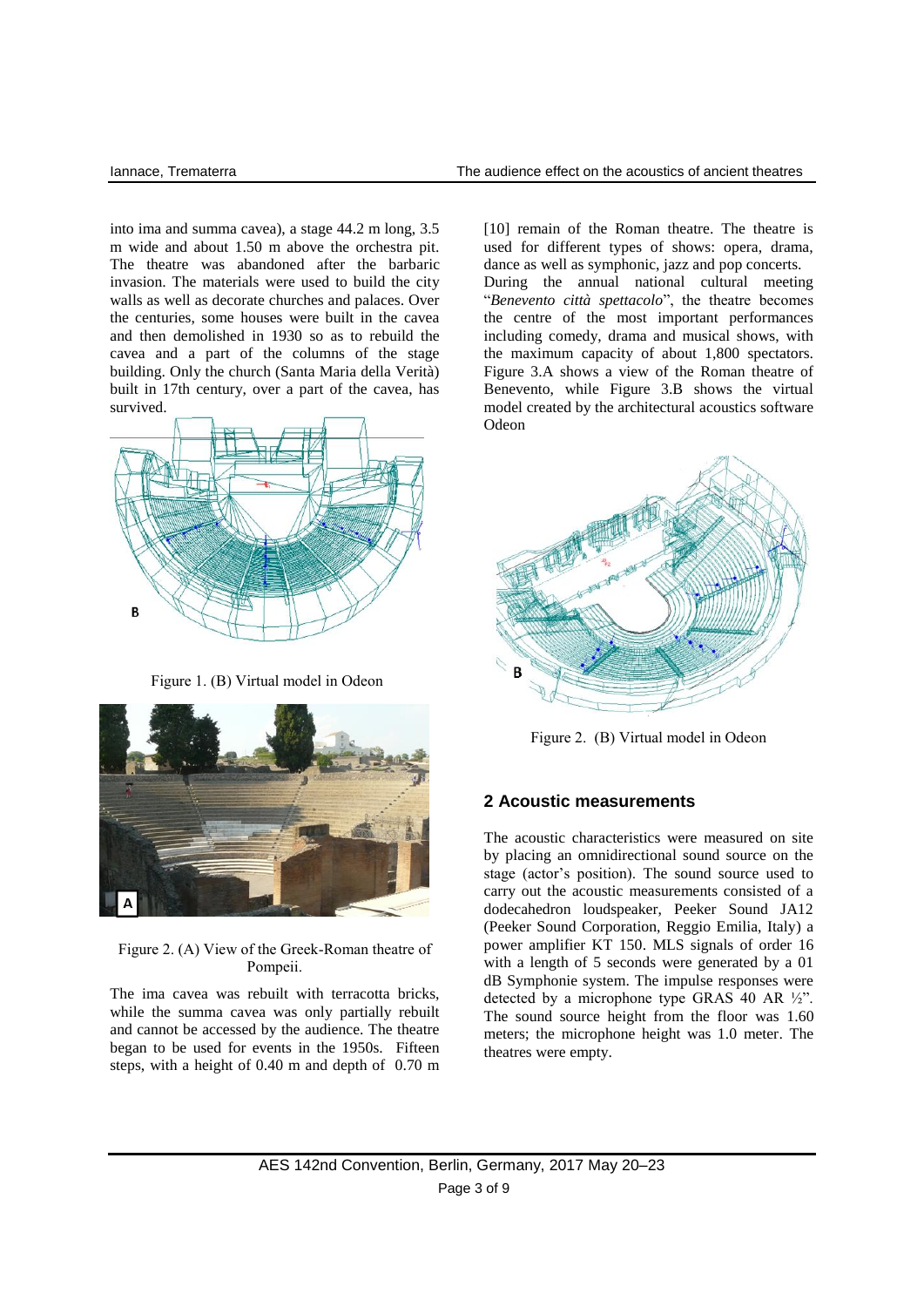

Figure 3. (A) View of the Roman Theatre of Benevento.



Figure 3. (B) Virtual model in Odeon

The impulse responses were analysed with the software Dirac 4.0. The microphone receivers were placed on the steps of the cavea with a fixed pitch along three radial directions, one central and two laterals, in order to obtain the average spatial values of the acoustic characteristics of the theatres. The acoustic measurements were carried out with the method of the impulse response, the monaural acoustic parameters analysed in accordance with the ISO (ISO 3382, 2012): are  $T_{30}$ , EDT,  $C_{80}$  and  $D_{50}$ . Then, the average values of the reverberation time T<sup>30</sup> in octave bands from 125 Hz to 4000 Hz were reported. Figure 4 shows the average value of  $T_{30}$ measured in the Greek-Roman theatre of Taormina [11]. The average value of  $T_{30}$  measured in the Greek-Roman theatre of Pompeii and the average value of  $T_{30}$  measured in the Roman theatre of Benevento. Upon analysing the results, it is possible to note a low value of the reverberation time not greater than 1.0 second. This low value of the reverberation time is due to the absence of the walls of the stage house (which are only partially present). The cavea is in part reconstructed and the surfaces of the cavea are covered with terracotta bricks and for this reason have a sufficiently high value of the absorption coefficient, the summa cavea is partially reconstructed too [12]. The low value of the reverberation time is the main cause of the dissatisfaction of the audience that watches the performances.

# **3 Virtual Models**

The Odeon software imports a virtual model realized by 3D CAD. The virtual models were designed in 3D on the geometric measurements obtained from measurements on site. Odeon uses a hybrid method of images plus ray-tracing [13].



Figure 4. Average value of T30 measured in theatres of Taormina, Pompeii and Benevento.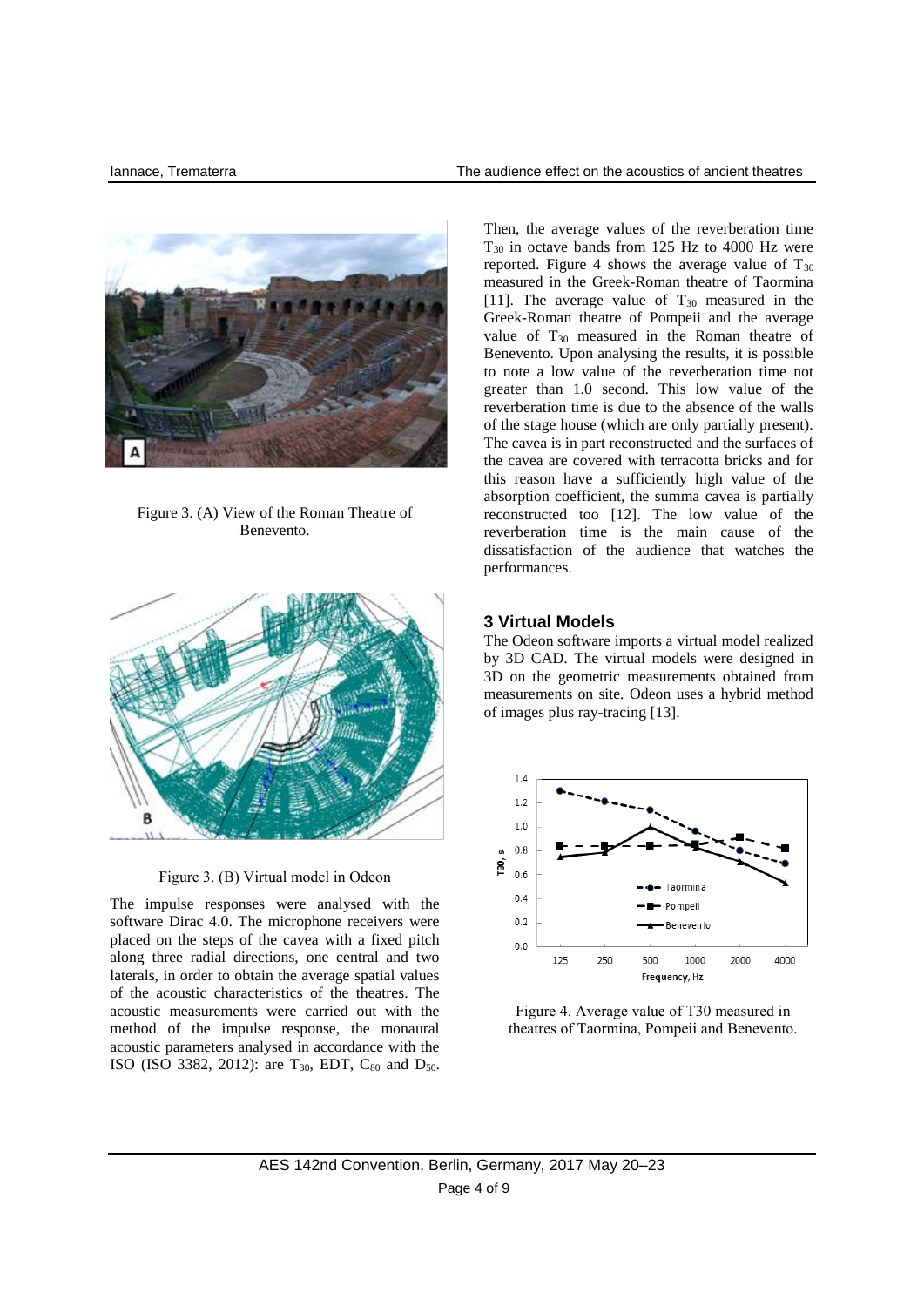The reflections take into account the scattering properties of the surfaces. A computer software simulation requires a first step aimed at the development of a model of the space as it exists and for which acoustic measurements are available. Unavoidable approximations about the geometry and the acoustic behaviour of the materials must be dealt with. This is seldom a straightforward operation. A second step consists of comparing the measured quantities with analogous calculated quantities. If the difference is unsatisfactory, a suitable calibration of the acoustic model is carried out in order to reduce the difference to a reasonably low value. Based on previous experience, the calculations were carried out by fixing set-up parameters:  $TO = 2$ (transition order); impulse response length  $= 3,000$ ms with a resolution  $= 3.0$  ms; number of late rays  $=$ 100,000 and other parameters with values suggested by the default of Odeon. The acoustic model calibration is the first step and is made by setting the absorbent coefficient values for all the virtual model surfaces and the scattering coefficients. The scattering coefficients are related to the geometrical characteristics of the surfaces and not to the frequency; for this reason the seats were simulated considering an unoccupied condition with a scattering coefficient s=0.7. When at each octave band frequencies (125 Hz  $-$  4000 Hz), the calculated and measured reverberation time value  $(T_{30})$  are the same, the calibration is stopped. The virtual receiving points were positioned in the cavea, along three radial directions with a fixed pitch, with a virtual point sound source being placed on the stage to simulate the voice of an actor, since this is the most commonly used configuration. The theatres are open, since there are no ceilings, a box closed the virtual model with an absorbent coefficient, at all frequencies, equal to 1.0. For each theatre, after the calibration (the calculated values of  $T_{30}$  coincided with the measured values of  $T_{30}$ ), the monaural acoustic parameters analysed are:  $T_{30}$ , EDT,  $C_{80}$  and D50. After the calibration procedure, the values of the absorption coefficient of the audience in the cavea were considered. These values have been reported in current literature [14, 15, 16, 17, 18]. Table 1 shows the audience absorption coefficient used in the virtual model. In the virtual models, the absorbent coefficients of the terracotta bricks of the cavea have been replaced with the absorbent coefficients of the audience. The comparison between the average acoustic parameters obtained through a numerical simulation when the cavea is empty and with the presence of an audience are reported in Figure 5 (A, B, C, D). For the theatre of Taormina. In Figure 6 (A, B, C, D) for the theatre of Pompeii. In Figure 7(A, B, C, D) for the theatre of Benevento.

| Frequency,<br>Hz | 125  | 250  | 500  | 1000 | 2000 | 4000 |
|------------------|------|------|------|------|------|------|
| Audience         | 0.51 | 0.64 | 0.75 | 0.80 | 0.82 | 0.78 |

Table 1. Audience absorption coefficient used in the virtual model

### **4 Discussion**

The numerical simulations were performed both with empty theatres as well as in the presence of an audience. The results of the two configurations were then compared. The more reflective and diffusing surfaces (remains of the building stage, the stage, the walls around the stage and the orchestra pit) were not changed between the condition with and without the audience. Analysis of the numerical simulations (reported for the theatre of Taormina in Figures 5 and for theatre of Pompeii in Figure 6) shows that for these theatres, the presence of the audience has a significant influence on the average values of the acoustic parameters. The area occupied by the audience is 70-80 % of the entire area of the cavea. The greatest effect is for the energy descriptors at low frequencies, especially for EDT.



Figure 5 A. Theatre of Taormina, T<sub>30</sub> values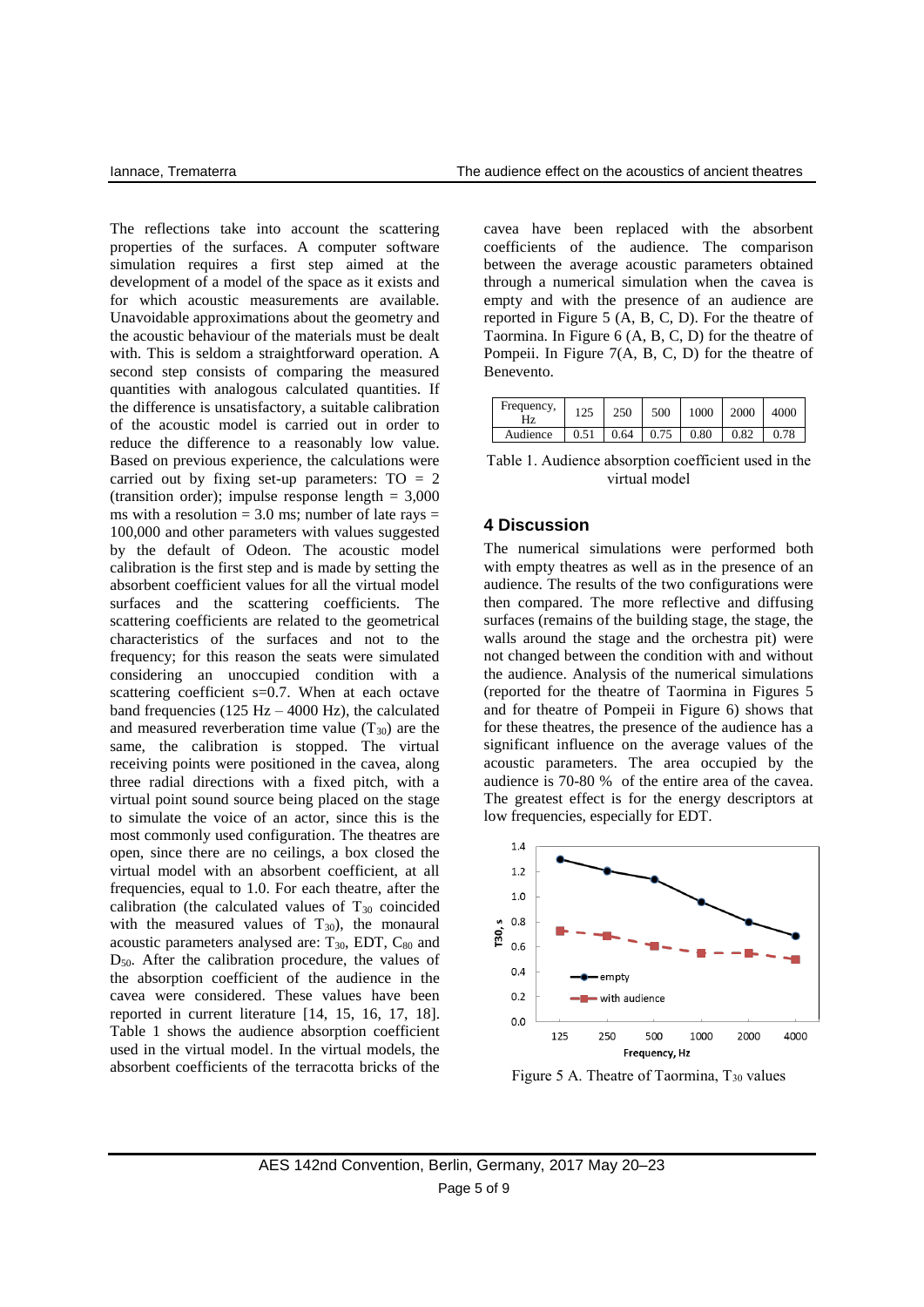In fact, this parameter evaluates the first energy reflected by surfaces. The  $T_{30}$  values are very low and the absence of significant sound reflections results in either poor music quality or the voice of the actors on the stage not being understood, with the consequent dissatisfaction of the audience. For the theatre of Benevento (Figure 7), the differences are appreciable in the medium frequency bands, the variation of the absorption coefficient caused by the presence of the audience is relatively small. For safety reasons related to the fire escapes, the area occupied by the audience is only about 50 % of the entire area of the cavea.



Figure 5 B. Theatre of Taormina, EDT values



Figure 5 C. Theatre of Taormina, C<sub>80</sub> values



Figure 5 D. Theatre of Taormina, D<sub>50</sub> values



Figure 6 A. Theatre of Pompeii,  $T_{30}$  values



Figure 6 B. Theatre of Pompeii, EDT values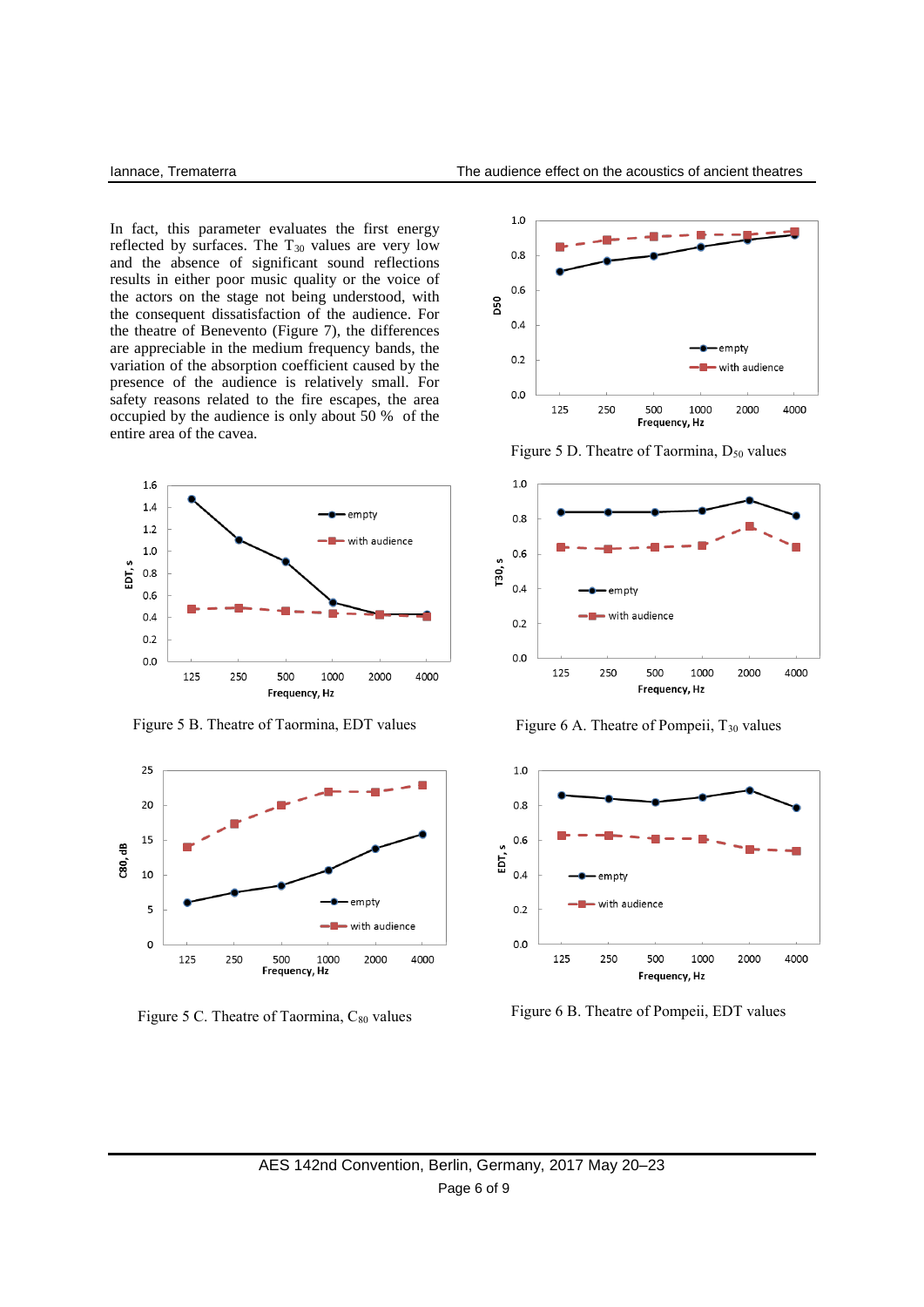

Figure 6 C. Theatre of Pompeii, C80 values



Figure 6 D. Theatre of Pompeii, D<sub>50</sub> values



Figure 7 A. Theatre of Benevento, T<sub>30</sub> values



Figure 7 B. Theatre of Benevento, EDT values



Figure 7 C. Theatre of Benevento, C<sub>80</sub> values



Figure 7 D. Theatre of Benevento,  $D_{50}$  values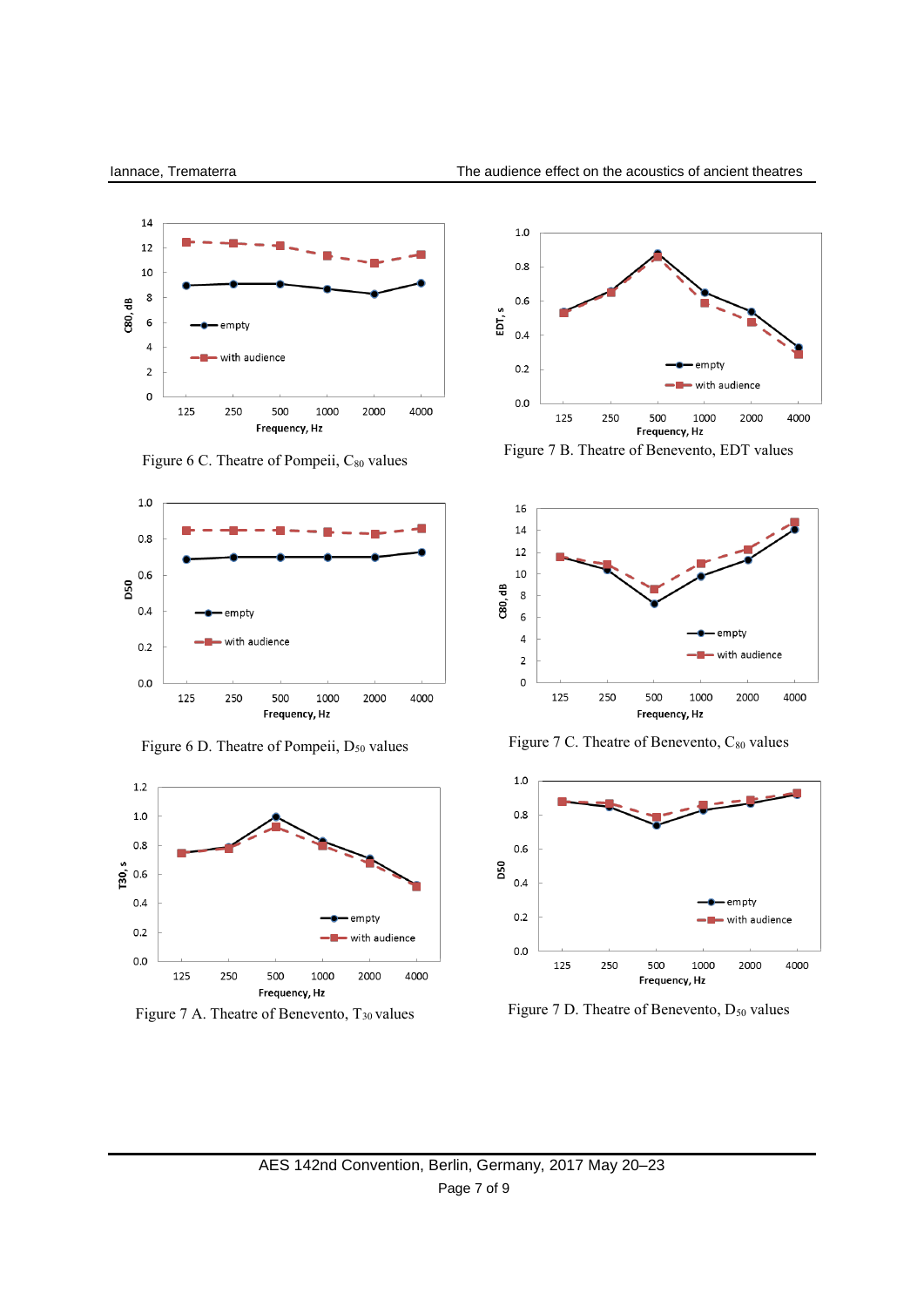# **5 Conclusion**

The analysis of the numerical simulations shows that the influence of the audience on the acoustics of theatres varies depending on the geometry of the theatre as well as the area of the cavea occupied by the audience. For the theatres of Taormina and Pompeii, there is a depletion of the energy in the first part of the impulse response especially at low frequencies due to the presence of the audience. In fact, the EDT values are very low. The theatres studied have acoustics equal to those of other ancient theatres with a similar state of preservation and whose main features are the clarity and scarcity of the reverberating reflected field. The live music of a symphony or classical orchestra or even a soloist is not substantially supported by the acoustics of these theatres.

# **References**

- [1] P. Ciancio Rossetto, G. P. Sartorio, *Teatri Greci e Romani: alle origini del linguaggio rappresentato censimento analitico*, Torino, Seat (1994).
- [2] G.C. Izenour, *Theatre Design*, McGraw-Hill, New York (1977).
- [3] L.L. Beranek, T. Hidaka, "Sound absorption in concert halls by seats, occupied and unoccupied, and by the hall's interior surfaces", *Journal of the Acoustical Soc. of America* 104(6), pp. 3169–3177 (1998).
- [4] J.S. Bradley, "The sound absorption of occupied auditorium seating", *Journal of the Acoustical Soc. of America* 99 (2), pp. 990– 995 (1996).
- [5] X. Zeng, C. L. Christensen, J.H. Rindel, "Practical methods to define scattering coefficients in a room acoustics computer model", *Applied Acoustics* 67, pp. 771 – 786 (2006).
- [6] ODEON, *Room Acoustics Software*, version 11 manual. URL: [www.odeon.dk](http://www.odeon.dk/)
- [7] J. H. Rindel, "Roman Theaters and the Revival of Their Acoustics in the ERATO Project", *Acta Acustica* 99, pp. 21-29 (2013).
- [8] F. B. Sear, "The Scaenae Frons of the Theater of Pompey", *American J. of Archaeology* 97(4), pp. 687- 670 (1993).
- [9] A. Mau, *Pompeii its life and art*, The Macmillann Company, London (1902).
- [10] G. Iannace, A. Trematerra, "The rediscovery of Benevento Roman Theatre Acoustics", *Journal of Cultural Heritage* 15(6), pp. 698- 703 (2014). DOI: 10.1016/j.culher.2013.11.012
- [11] G. Iannace, G. Evola, G. Giallo, L. Marletta, F. Sicurella, "Le caratteristiche acustiche del teatro Greco – Romano di Taormina attraverso misure sperimentali e simulazione numerica", *Proc. 37° Convegno Nazionale dell'Associazione Italiana di Acustica* (2010)
- [12] G. Iannace, A. Trematerra, M. Masullo, "The large theatre of pompeii: Acoustic evolution", *Building Acoustics* 30(3), pp. 215-227 (2013). DOI: 10.1260/1351-010X.20.3.215
- [13] J.H. Rindel, A.C. Gade M. Lisa, "The virtual reconstruction of the ancient Roman concert hall in Aphrodisias, Turkey", *Proc. of the Institute of Acoustics*, 28. Pt. 2, 316-323 (2006).
- [14] U. Berardi, G. Iannace, C. Ianniello, "Acoustic intervention in a cultural heritage: The chapel of the Royal Palace in Caserta, Italy". *Buildings* 6 (1) (2015). DOI: 10.3390/buildings6010001
- [15] U. Berardi, G. Iannace, L. Maffei, "Virtual reconstruction of the historical acoustics of the Odeon of Pompeii". *Journal of Cultural*